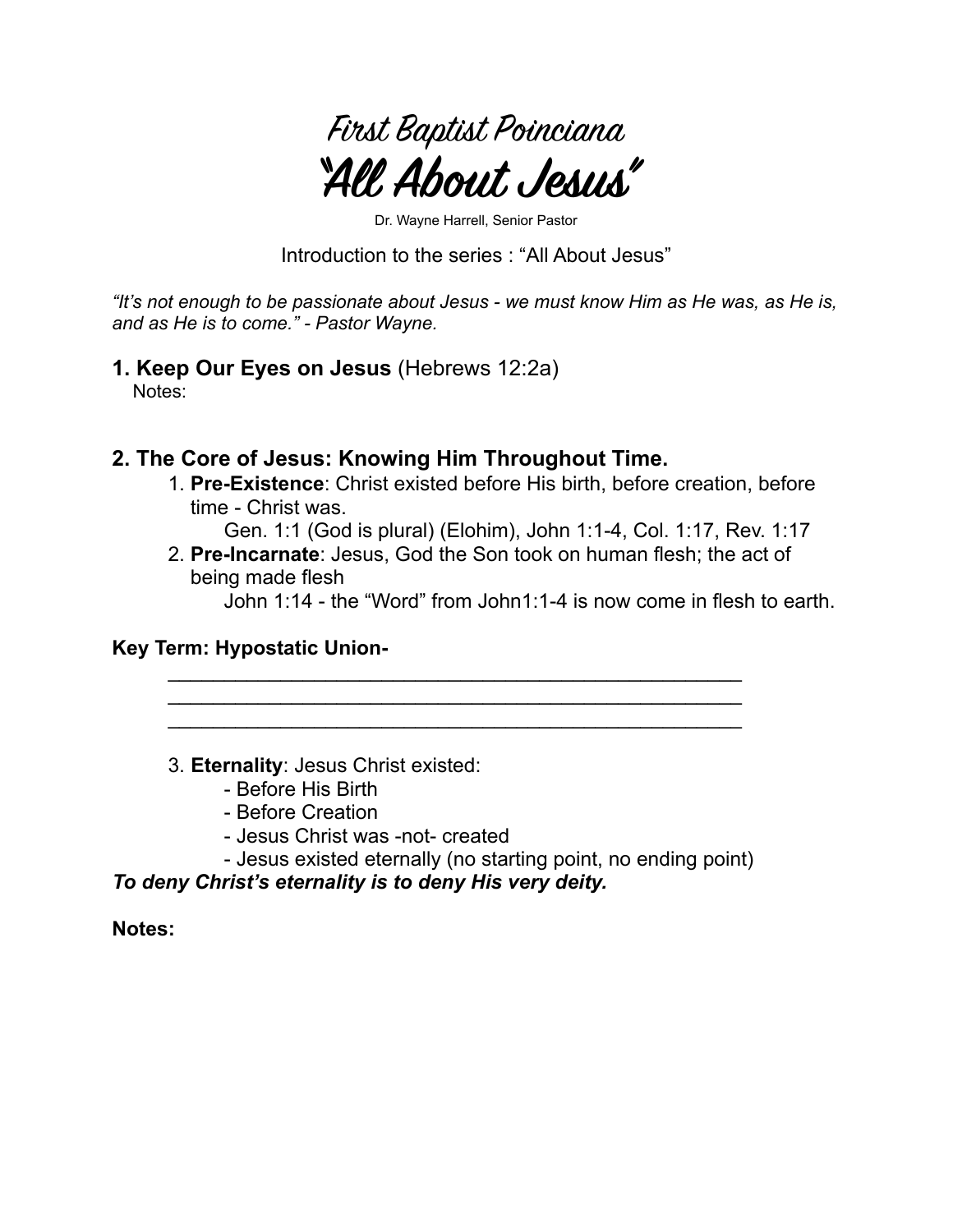# **Biblical Evidence for Christ's Eternality**

Hebrews 1:3

- God is Eternal
- Christ is the EXACT representation of God, God's attributes, and God's Nature. **Jesus Claimed Eternality:**

John 1:1-4 (eternally existent) John 8:58 (I AM - meaning past, present, future), This points to Jesus' deity

*The central theme of scripture is redemption through Christ Jesus - Salvation for all that call on His name. (Romans 10:13)* 

There is a SCARLET THREAD running through scripture: from Genesis 1 - Revelation 22.

# **Judah & Tamar (Zerah & Perez)**

Scarlet Thread of the First Born Genesis 38:27-30 / Matthew 1:3 Notes:

### **Tabernacle Curtains**

Scarlet Yarn to be used on portions of the curtains Exodus 26:1 Notes:

## **Scarlet Thread within the High Priest Ephod**

Exodus 28:6 (along with blue, purple, and gold) *Foreshadowing:* 

- 1. Christ's Glory Purple
- 2. Christ's Heavenly Origin Blue
- 3. Christ's Kingdom Position Gold
- 4. Christ's Shed Blood/Atonement Scarlet

Notes: